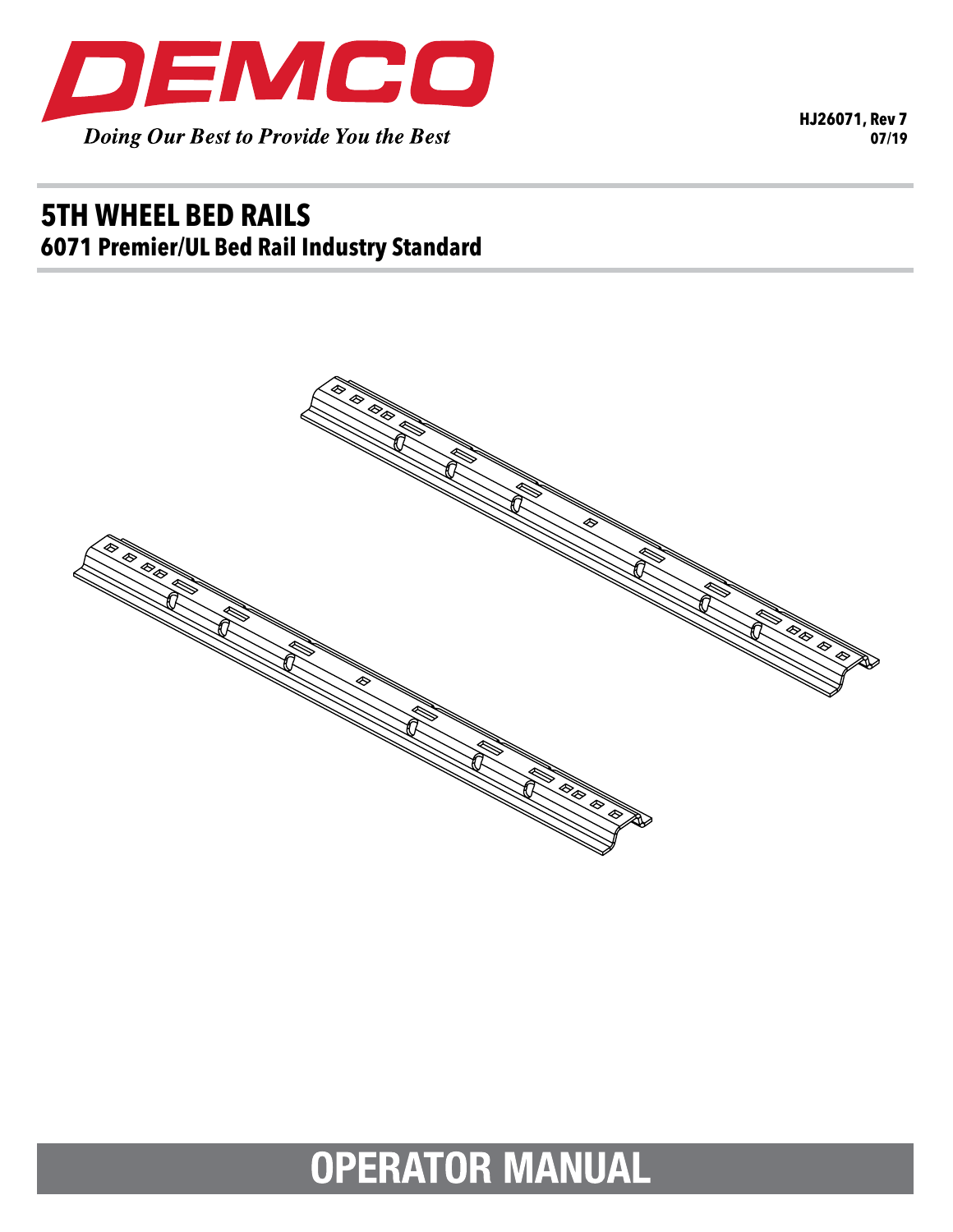## **INTRODUCTION**

## **WARRANTY POLICY, OPERATOR MANUALS & REGISTRATION**

Go online to www.demco-products.com to review Demco warranty policies, operator manuals and register your Demco product.



### **BOLT TORQUE DATA FOR STANDARD NUTS, BOLTS, AND CAPSCREWS.**

Tighten all bolts to torques specified in chart unless otherwise noted. Check tightness of bolts periodically, using bolt chart as guide. Replace hardware with same grade bolt.

NOTE: Unless otherwise specified, high-strength Grade 5 hex bolts are used throughout assembly of equipment.

Torque figures indicated are valid for non-greased or non-oiled threads and heads unless otherwise specified. Therefore, do not grease or oil bolts or capscrews unless otherwise specified in this manual. When using locking elements, increase torque values by 5%.

GRADE or CLASS value for bolts and capscrews are identified by their head markings.

| "А"     | <b>GRADE 2</b><br>Ib-ft (N.m) |       | <b>GRADE 5</b><br>lb-ft<br>(N.m) |       | <b>GRADE 8</b><br>lb-ft<br>(N.m) |        |
|---------|-------------------------------|-------|----------------------------------|-------|----------------------------------|--------|
| $1/4$ " | 6                             | (8)   | 9                                | (12)  | 12                               | (16)   |
| 5/16"   | 10                            | (13)  | 18                               | (25)  | 25                               | (35)   |
| 3/8"    | 20                            | (27)  | 30                               | (40)  | 45                               | (60)   |
| 7/16"   | 30                            | (40)  | 50                               | (70)  | 80                               | (110)  |
| 1/2"    | 45                            | (60)  | 75                               | (100) | 115                              | (155)  |
| 9/16"   | 70                            | (95)  | 115                              | (155) | 165                              | (220)  |
| 5/8"    | 95                            | (130) | 150                              | (200) | 225                              | (300)  |
| 3/4"    | 165                           | (225) | 290                              | (390) | 400                              | (540)  |
| 7/8"    | 170                           | (230) | 420                              | (570) | 650                              | (880)  |
| 1"      | 225                           | (300) | 630                              | (850) | 970                              | (1310) |

## **Bolt Torque for Standard bolts \***

| <b>CLASS 8.8</b> |    |                  |    |                | CLASS 9.8 CLASS 10.9 |             |  |
|------------------|----|------------------|----|----------------|----------------------|-------------|--|
| "А"              |    | $Ib$ -ft $(N.m)$ |    | $lb$ -ft (N.m) |                      | lb-ft (N.m) |  |
| 6                |    | (13)             | 10 | (14)           | 13                   | (17)        |  |
|                  | 15 | (21)             | 18 | (24)           | 21                   | (29)        |  |

 23 (31) 25 (34) 31 (42) 45 (61) 50 (68) 61 (83) 78 (106) 88 (118) 106 (144) 125 (169) 140 (189) 170 (230) 194 (263) 216 (293) 263 (357) 268 (363) -- -- 364 (493) 378 (513) -- -- 515 (689) 516 (699) -- -- 702 (952) 654 (886) -- -- 890 (1206)

## **Bolt Torque for Metric bolts \***

**Do not install base rails over plastic bed liners. Plastic bed liners must be cut out of the way. Rails may be installed on spray in liners.**

**Consult spray liner installer for recommended curing time.**

**All metal surfaces that come in contact with the aluminum body need to have vinyl placed in between to prevent corrosion.**

**CAUTION:**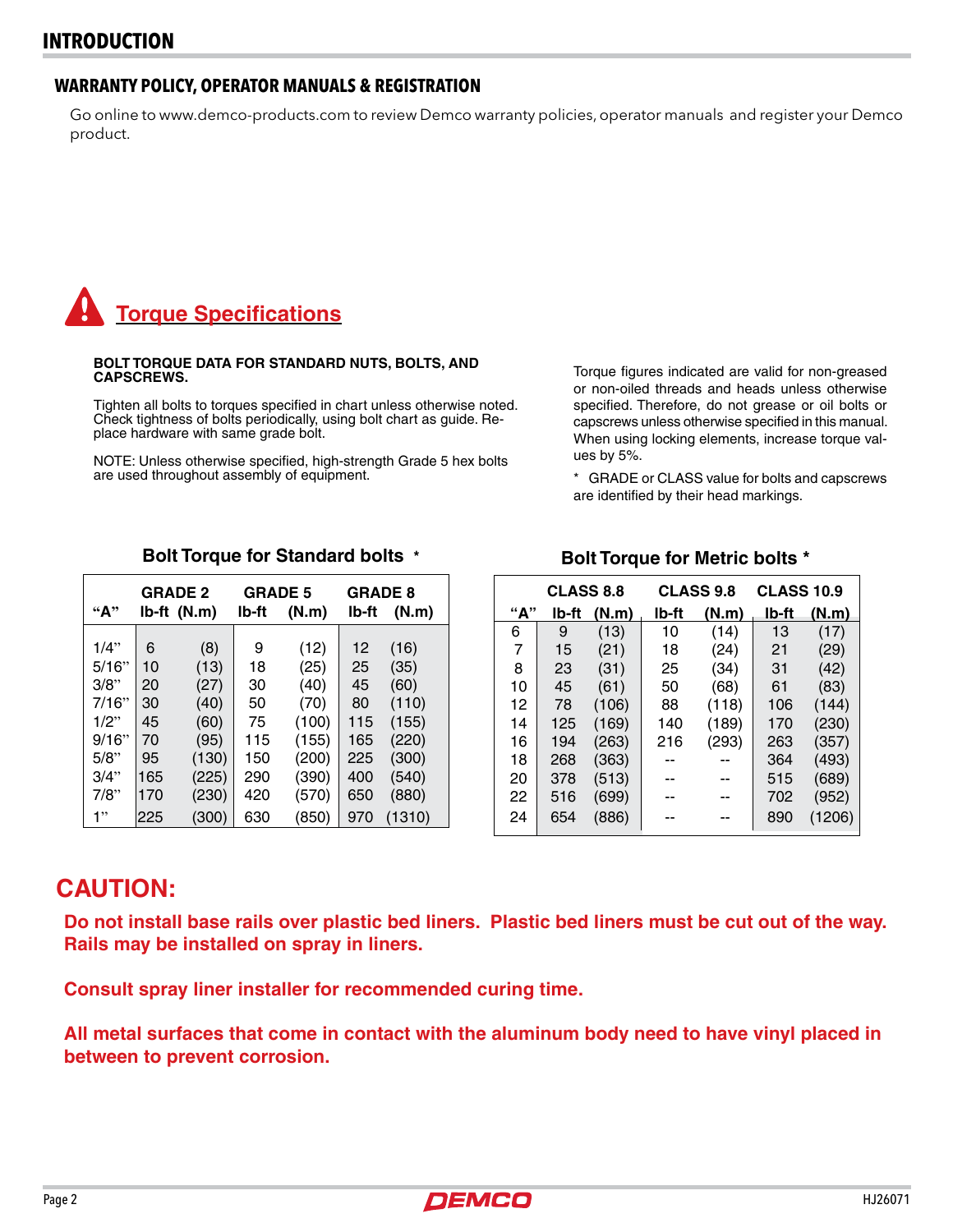

**IMPORTANT NOTICE:** This installation may require different frame brackets for the various truck models. This kit does not contain any frame brackets for this reason. Frame specific installation instructions are available at our website www. towdemco.com or by calling (800)543-3626. Optional brackets are shown below.

The Hijacker hitch must be completely assembled and adjusted to the proper height before securing into the box of the truck. Never tow with the hitch in the maneuvering or parking position (sliding models only).

- 1. The correct height for the hitch is such that there is approximately 6" of clearance between the top of the truck box and the bottom of the trailer overhang. All Hijacker hitches have 4" of adjustment up or down in 1" increments.
- 2. Once the proper height has been determined, bolt the hitch saddle and side rail assemblies together and pin them into the bed rails.
- 3. The ideal location for the center of the hitch is directly over the axle to up to 3" ahead of it, and it must be centered side to side in the box of the truck. As noted above, specific install instructions for the different vehicles are available.
- 4. When hitch and rail assembly are in the proper position, make sure that the bed rails are parallel to each other. Drill four 5/8" holes, 2 per bed rail, through the bed of the truck using the square holes as guides. There are 4 square holes on the ends of the bed rails to choose from. The most commonly used hole is the outer hole, but some installations may require using the middle holes or the inner most hole. Check the distance of the truck frame at the point where the bed rails sit above it to determine the best holes to use or use which ever holes the specific install instruction states to use (see Important Notice above). Drop in a 5/8" x 3 1/2" hex bolt or 5/8" x 3 1/2" carriage bolt through the holes as they are drilled to prevent any movement during installation.
- 5. Securely fasten the frame brackets underneath (see other side of page) by pushing them up against the frame and tightening up the nut. Next drill two holes thru the frame and use the  $\frac{1}{2}$ " x 1  $\frac{1}{2}$ " bolts, nuts, and flat washers to secure the brackets to the frame. IT IS IMPORTANT TO USE 4 L SHAPED FRAME BRACKETS OR VEHICLE SPECIFIC FRAME BRACKETS.